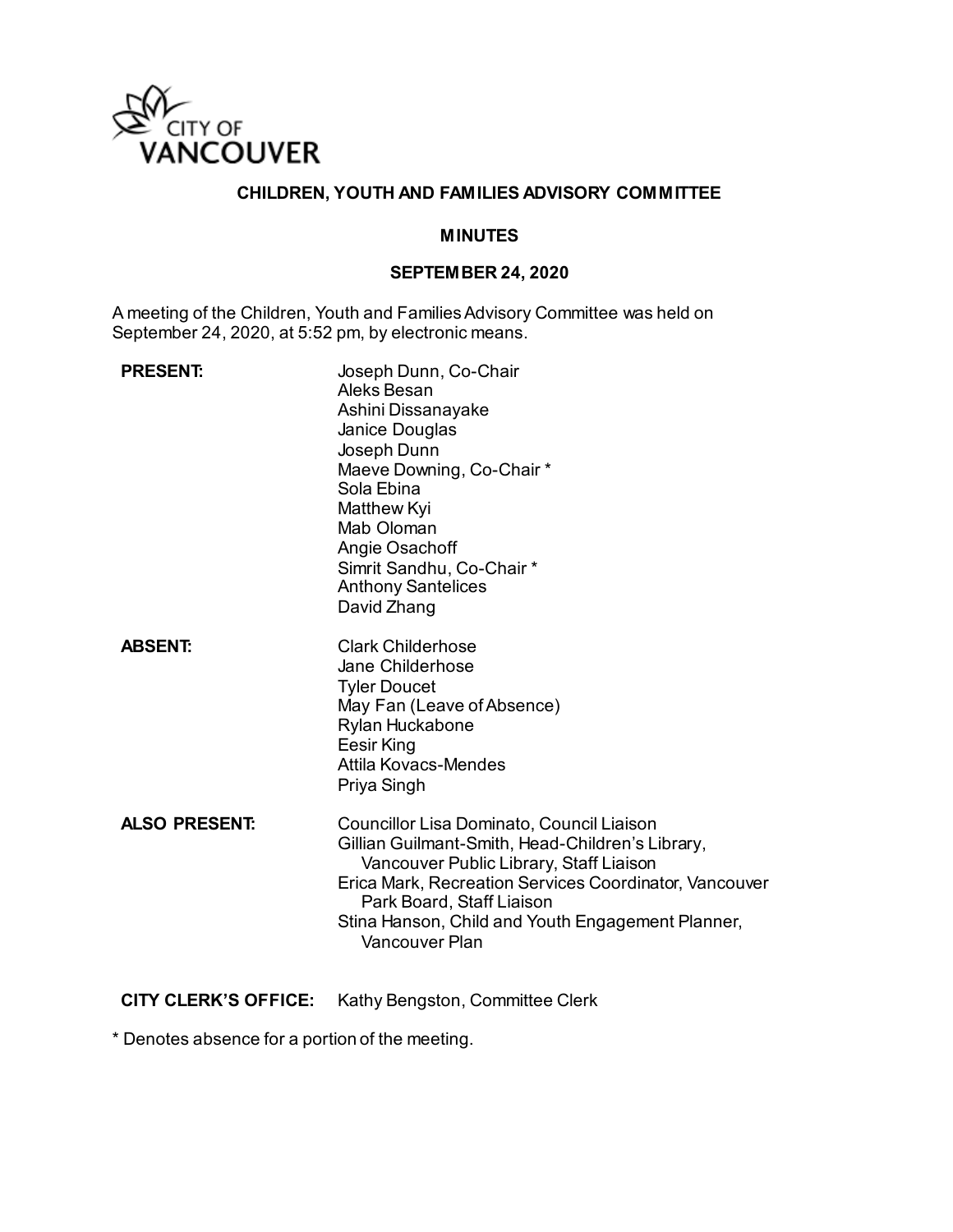## **WELCOME**

The Chair acknowledged we are on the unceded territories of the Musqueam, Squamish, and Tsleil-Waututh Nations.

### **1. Election of Co-Chair (2020)**

The Committee agreed to elect the third Co-Chair for the age group category of 14 years old or younger, term to commence immediately, and end December 31, 2020. Following due process, the following member was elected by acclamation:

• Maeve Downing (14 years old and younger)

### **2. Leave of Absence Requests**

MOVED by Maeve Downing SECONDED by Ashini Dissanayake

> THAT the Children, Youth and Families Advisory Committee approve leave of absence for May Fan, for today's meeting.

CARRIED UNANIMOUSLY

### **3. Approval of Minutes**

MOVED by David Zhang SECONDED by Aleks Besan

> THAT the Children, Youth and Families Advisory Committee approve the Minutes from the meeting of June 25, 2020, as circulated.

CARRIED UNANIMOUSLY

### **4. Liaison Updates**

Councillor Dominato, Council Liaison, reported on the following:

- Acknowledged the emotional toll the COVID-19 pandemic is having on the community;
- Capital plan recalibration to make room for cash flow;
- Additional washrooms added in the Downtown Eastside;
- Granville Bridge Connector scheduled for City Finance and Services Committee meeting, September 29, 2020. Staff are recommending moving ahead with the project in phases.
- Council has asked staff for emergency housing recommendations for Strathcona Park homeless encampment;
- Vancouver School Board is fencing around school property borders;
- The staff report requested by the Council COVID-19 Recovery Committee, will be scheduled for a fall Council date;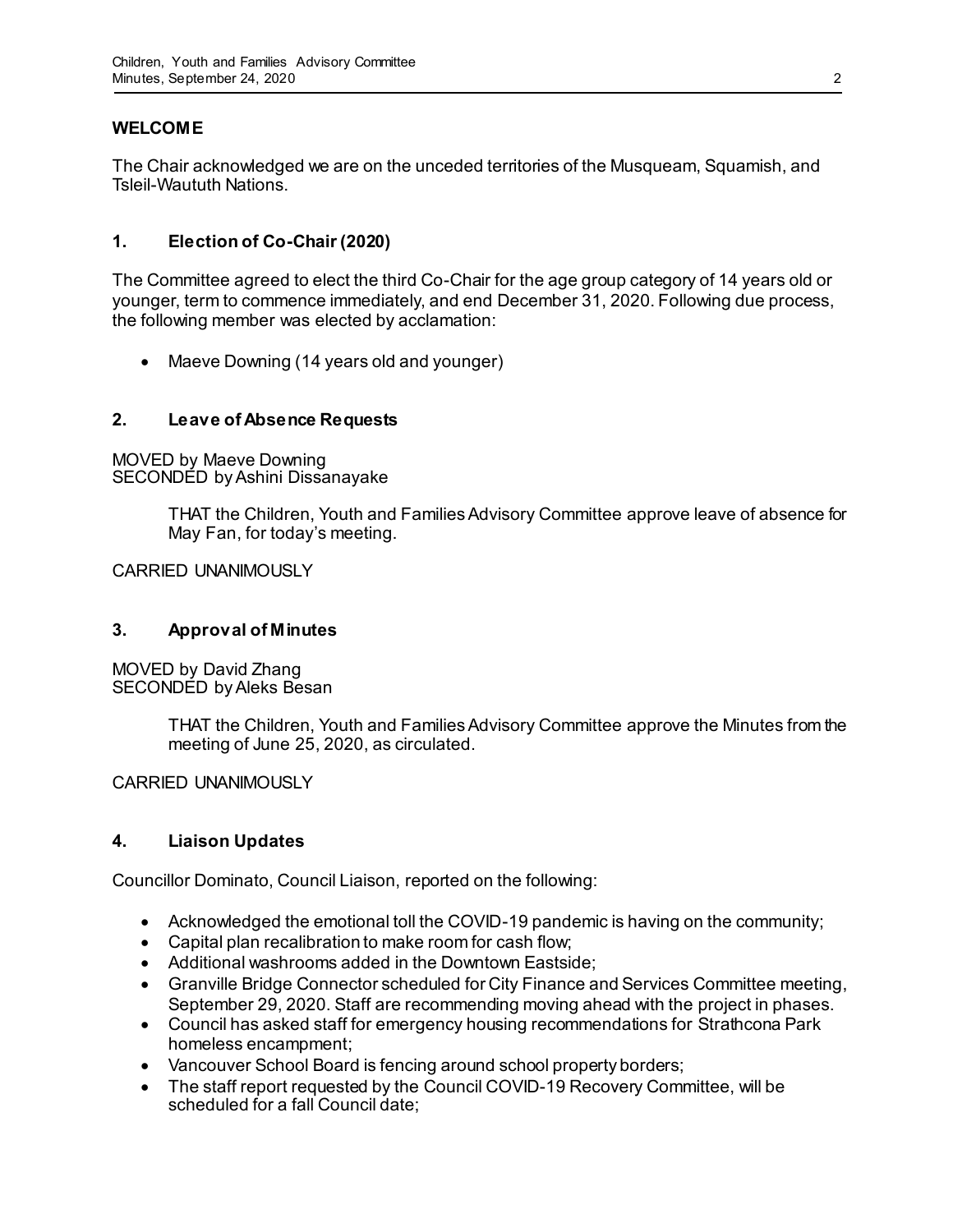The Province of BC is providing COVID-19 pandemic funding for city operations, which includes two navigation centres in Metro Vancouver.

Gillian Guilmant-Smith, Staff Liaison, provided an update on the following Vancouver Public Library services:

- All library locations have been gradually re-opening for limited services, go t[o www.vpl.ca](http://www.vpl.ca/) for branch hours and services;
- Safety protocols are in place, including returned books being quarantined;
- E-books are available;
- Teen resources available a[t https://www.vpl.ca/guide/teens-vpl](https://www.vpl.ca/guide/teens-vpl);
- Variety of virtual programming available;
- Updates to library services being communicated through the Vancouver School Board to students.

Erica Mark, Staff Liaison, provided an update on Park Board activities:

- Youth workers completed outreach in 13 parks, with 729 in-person youth engagements for a total of 3000 engagements during the summer;
- All youth workers are back for the fall;
- Youth workers are reviewing safety protocols for programs;
- Staff Liaison reviewing partnerships with youth mental health organizations;
- Youth centres are offering engagement in a safe and limited manner.

Stina Hanson, Child and Youth Engagement Planner, reported on the following:

- Acknowledged that the COVID-19 pandemic has impacted their programming;
- It was a busy summer launching child and youth engagements;
- Conducted two digital events focusing on neighborhood groups and organizations who reached out for youth engagement sessions;
- Planning a hackathon for high school and university students, seeking ideas;
- A youth panel series will be launched in late October;
- Four Youth Navigators have been hired to start a dialogue with specific youth neighborhoods;

# **5. Area of Focus Updates**

Co-Chair, Joseph Dunn, reviewed the Committees' area of focus: Housing, Environment, Mental Health, Child and Youth Engagement and Education, and asked committee members to contact him with subcommittee interests.

## **a. Housing**

Janice Douglas (Lead), provided an update on green space and housing, and asked for committee feedback. David Zhang will join this area of focus.